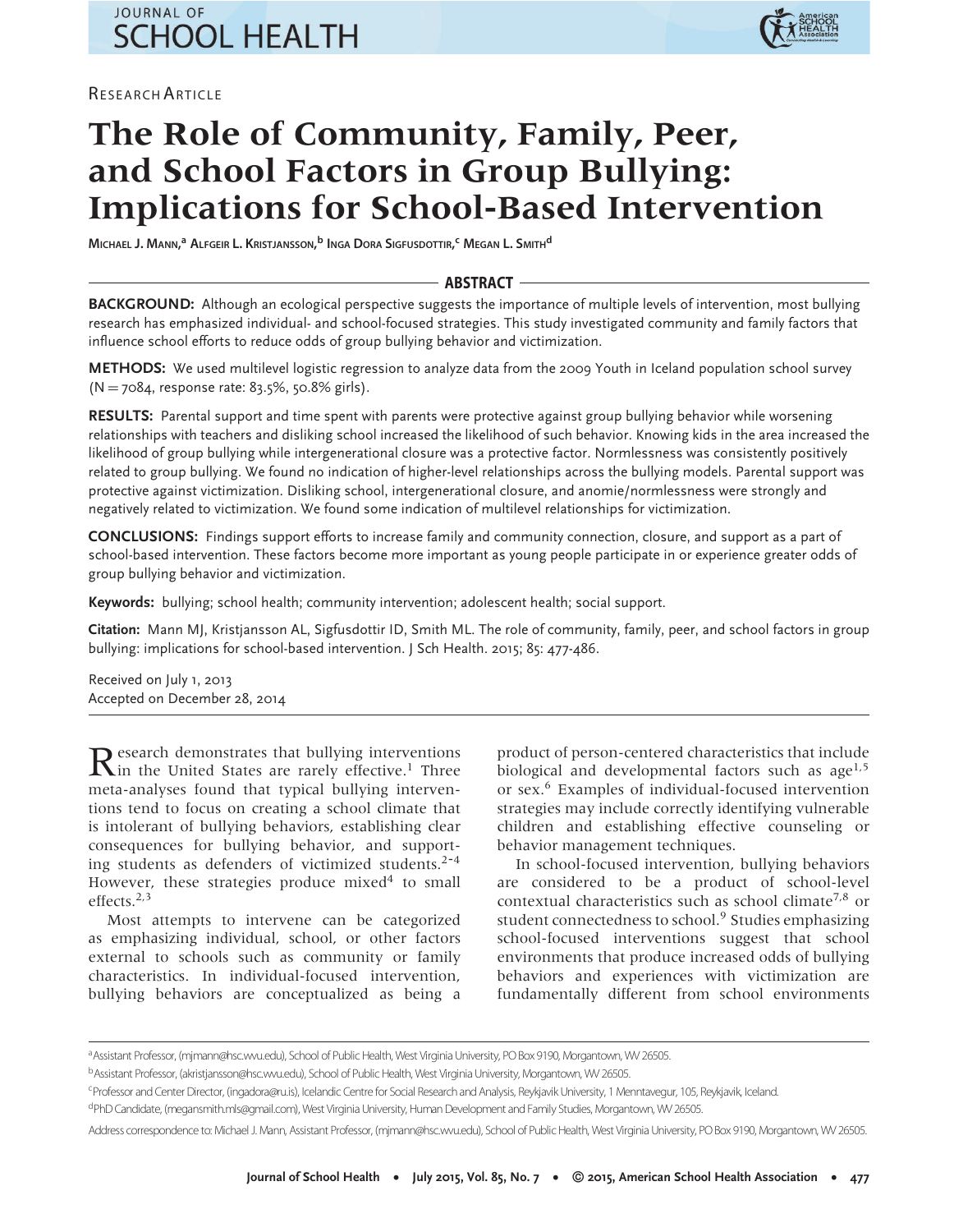that do not. As a result, school-focused interventions tend to focus on making school environments safer for vulnerable students.

In community or family-focused intervention, bullying behaviors are thought to be a product of contextual characteristics external to schools such as levels of parental support $10$  or community socioeconomic status.11 Researchers emphasizing community or family-focused intervention suggest that certain community and family factors contribute to higher levels of bullying and victimization within those families and communities. Additionally, they assume that the community-wide prevalence of these factors can also influence the vulnerability of other children, families, and even schools within those communities.<sup>12,13</sup> Community and family-focused interventions tend to include fostering communities and families that work toward common goals, developing capacity to achieve those goals, and strengthening communication and social support networks.

Although an ecological perspective suggests that intervention at each level is important, most research has focused on intervention at the individual and school levels; much less work has been completed at the community and family levels. Many researchers recognize this empirical oversight<sup>1</sup> and call for more studies that investigate community and family-level factors.<sup>10,14-16</sup> In particular, in Hong and Espelage's<sup>1</sup> comprehensive review of the bullying literature, the authors suggest that future research needs to be directed at investigating community and family factors that may contribute to improving the effectiveness of school-based interventions.

Additionally, although bullying often is conceptualized in terms of an individual's pattern of behavior, many researchers also have called for more studies that explicitly focus on the often peer influenced, social, and group nature of bullying and victimization. Specifically, Espelage and Ireland recommend further investigations emphasizing the social or group dimension of bullying, as bullying typically occurs in group settings<sup>17</sup> and because the group nature of bullying suggests the importance of peer influence in both bullying and victimization.<sup>18</sup> Although other researchers have begun exploring the peer and group dimensions of bullying and victimization,  $19-22$  few studies have done so while considering the relative importance of other social relationships found within communities, families, and schools.

The purpose of this study was to investigate community, school, and family factors associated with group bullying behavior and experiencing victimization, particularly as compared to peer and school factors. We believe that by better understanding community and family-related factors, we can be more effective at (1) developing school-based interventions that reduce odds of group bullying behavior and victimization; and (2) engaging families and community members as partners in school-led efforts to ensure the physical and emotional safety of children in their care.

On the basis of Developmental Systems.<sup>23,24</sup> Anomie,  $25,26$  and Social Capital<sup>12,13,27</sup> theories, we hypothesized that young people who reported being associated with parents, caregivers, and community members who offered higher levels of connection, closure, and support would report lower odds of group bullying behavior and experience victimization less frequently than young people who were less well connected or supported. Specifically, we investigated the relationships between group bullying behavior and victimization experiences:

- 1 *Parents and caregivers* spending time with their children, $28$  being described as supportive by their children,28 monitoring their children's activities and whereabouts, $24$  and having their own adult networks of friendship, assistance, and support:<sup>29</sup>
- 2 *Neighbors* knowing their children's friends and children's friends' parents and working with them to coordinate and monitor young people's activities<sup>29,30</sup> (Community Closure), choosing to intervene when they see community children in need or behaving poorly<sup>24</sup> (Community Intervention), and successfully teaching and role modeling a common set of meaningful community values or beliefs<sup>25</sup> (Minimizing Anomie);
- 3 *Children* knowing other young people in their neighborhoods,<sup>5</sup> and receiving support from their peers when required or necessary;<sup>31</sup>
- 4 *School professionals* creating and maintaining school environments that children look forward to attending, $<sup>7</sup>$  and staffing their schools with profes-</sup> sionals that children respect and enjoy interacting with.<sup>32</sup>

On the basis of previous research, we expected the school variables to demonstrate the most substantial relationships.8,33,34 However, we also expected to see family and community variables exert a protective association for individual students.<sup>28</sup> Additionally, we anticipated that students who participated in different levels of group bullying behavior and experienced different levels of victimization would fit different risk and protective profiles based on their levels of family and community connectivity, closure, and support $10,28,29,31$  and that these variables would become increasingly influential as odds of group bullying and victimization increased. Finally, although we assumed students with the highest individual levels of connection, closure, and support would receive the greatest protective benefits; we also expected that differences in community-level characteristics would produce different odds of bullying behavior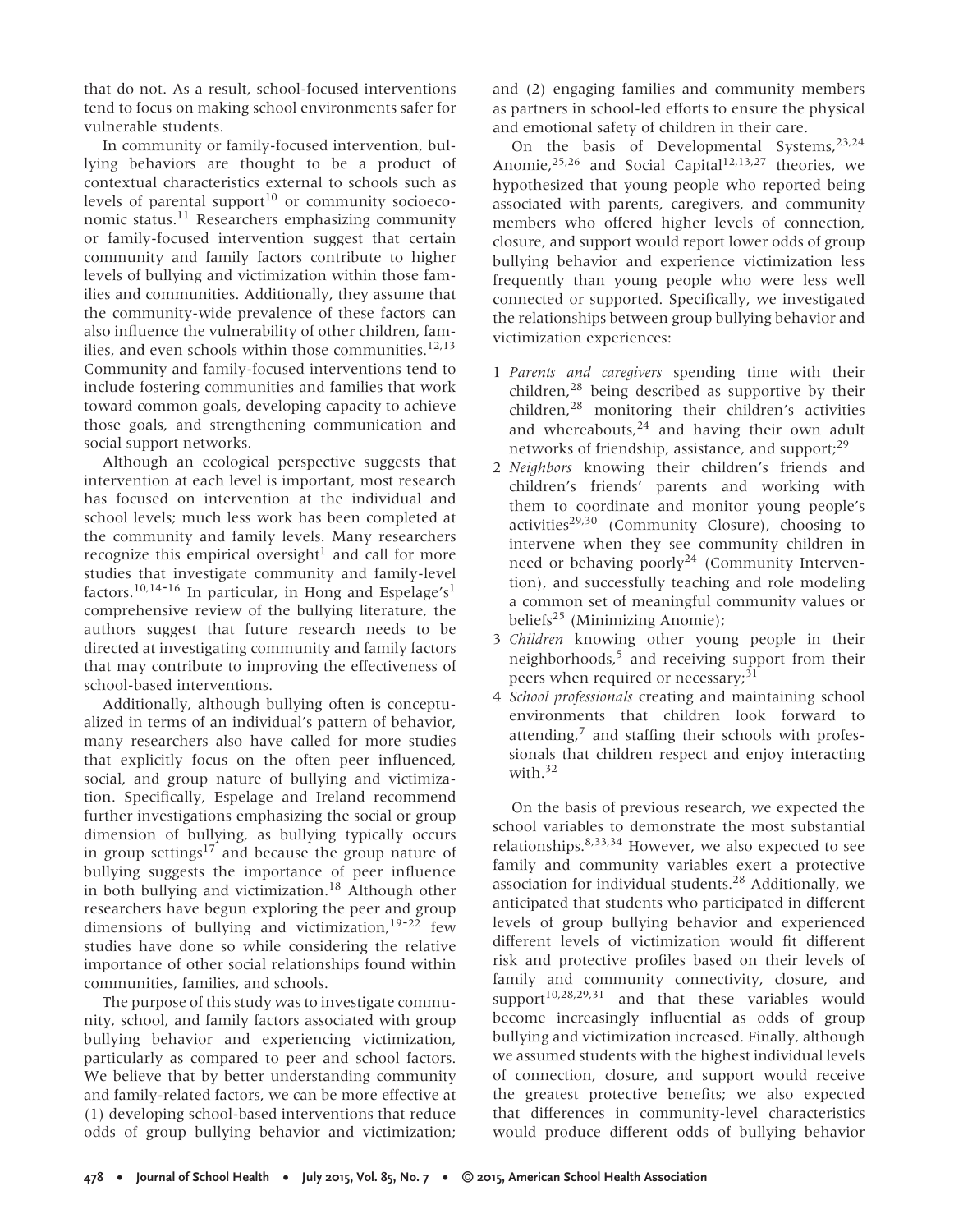and experiencing victimization even after accounting for these characteristics at the individual level.<sup>16</sup>

# **METHODS**

#### **Participants**

This study utilized population-wide cross-sectional data from the 2009 *Youth in Iceland* survey among students, aged 14 to 16 years, who were enrolled in the 9th and 10th grades in all Icelandic secondary schools. Conducted by the Icelandic Centre for Social Research and Analysis (ICSRA) at Reykjavik University<sup>35,36</sup> all aspects of data collection, including participant involvement based on passive parental consent, were conducted in accordance with Icelandic guidelines for the protection of research participants. The total number of responses was 7514 (50.8% girls) and yielded a response rate of 83.5% of the total national population of Iceland in these age groups. Because of item nonresponse on nominal variables data from 7084 individuals that are nested within 140 schools (of a total of 146 schools in the country) were used in the current analysis (94.6% of the original sample). Missing values in continuous/ordinal items were replaced with the respective grand mean (max. 3.6% of within variable responses). A background check was conducted concerning individual missing students within school and it revealed no particular pattern of reasons; rendering systematic bias in the data an unlikely event.

#### **Instruments**

Although exemptions do occur in the Icelandic school communities are defined by regional areas and town districts. As a result our school-level data should contain the specific community characteristics for a given school area or neighborhood.

#### **Dependent Variables**

*Bullying behaviors.* Bullying behaviors were assessed with three questions constructed and developed by the Icelandic Institute for Educational Research (IER) and  $ICSRA^{19}$  and were headed with: ''During the past 12 months how often have you'' and the following 3 items: (1) ''Participated with a group teasing an individual,'' (2) ''Participated with a group of kids hurting an individual,'' and (3) ''Participated in a group starting a fight with another group.'' Response categories were coded with  $0 =$  "Never,"  $1 =$  "Once,"  $2 =$  "Twice,"  $3 =$  "3 to 4 times," and  $4 =$  "5 times or more.'' For the purpose of this analysis we recoded the bullying behavior measures into 4 exclusive and dichotomized variables to account for differences in reported bullying behaviors. The first group includes those who responded with ''Never'' to all 3 questions. This is the reference category in all statistical models. The second group includes those responding with a ''Once'' to only one of any of the 3 questions, the third group includes those reporting to participate in any form of bullying behaviors twice during the past 12 months, and the fourth group those reporting any form of bullying behaviors 3 times or more during the last 12 months.

*Victimized by bullying behaviors.* As with bullying behaviors, victimization was assessed with 3 questions constructed and developed by IER and ICSRA<sup>19</sup> and were headed with: ''During the past 12 months how often have you'' and the following: (1) ''Been individually teased by a whole group of kids,'' (2) ''A group of kids attacked you and hurt you when you were alone,'' and (3) ''Been in a group that was attacked by another group of kids.'' Response categories were coded with  $0 =$  "Never,"  $1 =$  "Once,"  $2 =$  "Twice,"  $3 =$  "3 to 4 times," and  $4 =$  "5 times or more.'' We then recoded the victimization measures into four exclusive and dichotomized variables to account for differences in victimization experiences using the same approach as with bullying behavior.

### **Independent Variables**

*Parental factors.* We assessed parental influences with 4 measures: (1) "Parental neighborhood connectedness'' (6 items, Cronbach's alpha [CA] = .91). Example item responded to on a 5-point Likert scale: ''My parents have friends that live close to our home." (2) "Parental monitoring" (2 items,  $CA = .86$ ). Example item responded to on a 4-point scale: ''My parents know whom I am with during the evenings.''  $(3)$  "Parental support"<sup>37</sup> (5 items, CA: .86). Example item responded to on a 4-point Likert scale: ''How easy or hard would it be for you to acquire caring and warmth from your parents.'' (4) ''Time spent with parents'' (2 items, CA: .80). Example item responded to on a 4-point Likert scale: ''How much time do you usually spent with your parents during weekends.'' In all instances higher score on the parental variables reflects an increase in connectedness, monitoring, and time.

*School factors.* We assessed the influences of the school environment with 2 measures: (1) ''Dislikes attending school'' (3 items, CA: .81). Example item responded to on a 5-point Likert scale: ''I feel bad at school.'' (2) ''Relationship with teachers'' assessed with the item: ''I get on badly with the teachers'' and the same response categories as for disliking attending school. Higher score reflects more dislike and worse perceived relationship with teachers.

*Peer group factors.* We assessed the peer group influences with 2 measures: (1) Knowing other kids in the area'' (3 items, CA: .88). Example question: ''How many kids your age living close to you do you know by sight?'' responded to on a 5-point count scale. (2)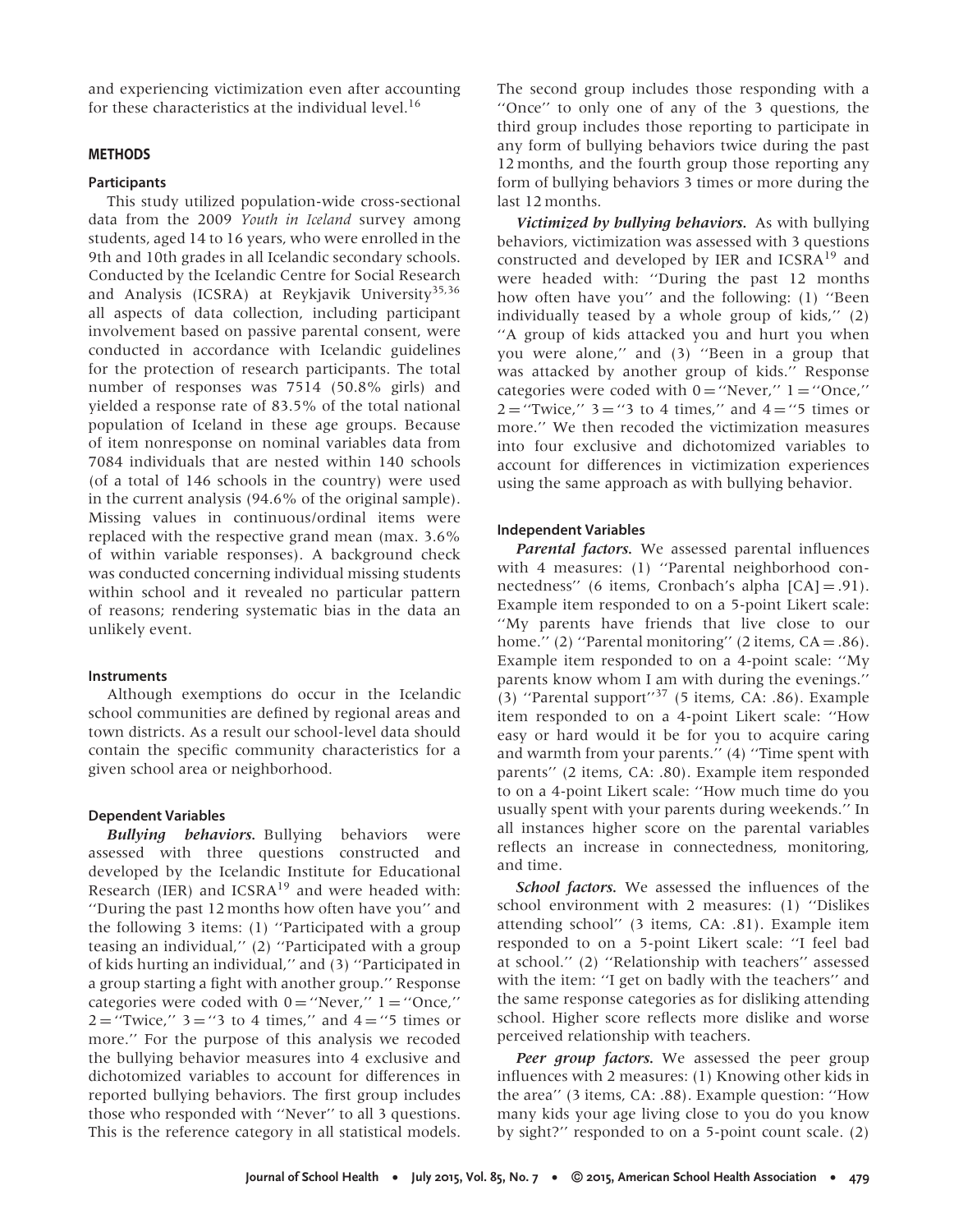''Peer support'' (5 items, CA: .89). Example question responded to on a 4-point Likert scale: ''How easy or hard would it be for you to acquire caring and warmth from your friends?'' Higher variable scores reflect knowing more kids in the area and greater levels of perceived peer support.

*Community factors.* We assessed community factors with 3 measures: (1) "Intergenerational closure"<sup>38</sup> (4 items, CA: .83). Example item responded to on a 4-point Likert scale: ''My parents know my friends.'' (2) ''Neighbors intervening into youth matters'' (5 items, CA: .83). Example item responded to on a 5-point Likert scale: ''Neighbors would do something if a fight broke out in front of their house.'' (3) Anomie/Normlessness<sup>39</sup> (8 items, CA: .85). Example item responded to on a 5-point Likert scale: ''One can break most rules if they don't seem to apply.'' Higher variable scores indicate more closure, increased likelihood of neighbors intervening and greater sense of anomie.

All but 3 independent measures are relatively normally distributed with a skew and kurtosis within the suggested range of  $\pm 1.0^{40}$  The measures pertaining to parental support and relationship with teachers are slightly skewed  $(-1.48$  and  $-1.41$ , respectively) and their kurtosis score is also above the rule of thumb (2.22 and 1.48, respectively). Owing to a greater skew and kurtosis in the measure on school dislike it was transformed with a natural logarithm that brought the scores into the suggested range.

# **Control Variables**

*Sex.* Sex was coded 1 for girls (51.5%) and 0 for boys. *Family structure* was measured with the question ''Who lives in your home?'' The 8 response categories were collapsed to form a dichotomized measure with  $0 =$  Both parents (70.3%) and  $1 =$  Other forms. Parental education was measured with 2 questions headed with ''What is the highest level of education by your mother and father?'' Responses range from  $1 =$  "Finished secondary school or less" to 5 = ''College graduate'' and were mean-centered for these analyses. Family financial status was measured with the question: ''If you think about the financial position of your family, how is it in comparison to other families in Iceland?'' Response categories range from  $1 =$  much worse to  $7 =$  much better. Additionally, about 13% of the respondents in the study do not attend school in their home neighborhood. We controlled for this discrepancy. Finally, we controlled for environmental changes related to moving between neighborhoods and/or changing schools with the questions: ''Have you ever, during the last 12 months: (1) changed schools; and (2) moved between neighborhoods.'' Response categories were  $0 = No$  and  $1 = Yes.$ 

# **Procedures**

Under ICSRA oversight, teachers at each school supervised questionnaire completion onsite. A detailed description of data collection procedures has been published previously.<sup>29</sup>

# **Data Analysis**

Our analyses were conducted using multilevel logistic regression for binary data. $41$  All individual level variables are estimated with random effects and reported as such if statistically significant. First we ran the ''empty'' model without any predictor variables to assess the variance in the outcome variable that is attributable to the school-level and report the intraclass correlation coefficients (ICC). We then proceeded to include 6 complete models, one for each category of bullying behavior and victimization with ''zero bullying behavior/victimization'' during last 12 months as the reference category. We included individual level fixed effects and report any significant random effects, or unexplained variance between schools, in the mean odds of the independent variables, both in the intercept and predictor variables. The method of estimation is restricted penalized quasi-likelihood and all significance tests are based on robust standard errors.

# **RESULTS**

Table 1 depicts the descriptive statistics for all study variables. A little less than 17% of the participants have been involved in any form of the 3 bullying behaviors and just over 10% report victimization of any kind.

Table 2 displays the results for the 3 bullying behavior models. Parental support was protective against bullying behavior in models 1 and 3 (odds ratios  $[ORS] = 0.97$  and 0.95, respectively), and time spent with parents against bullying behavior in models 2 and 3 ( $ORs = 0.89$  and 0.92, respectively). With regards to school factors worsening relationship with teachers was consistently related to greater odds of bullying behavior ( $ORs = 1.18$ , 1.22, and 1.57 for models 1, 2, and 3, respectively) and disliking attending school in models 2 and 3 ( $ORs = 1.55$  and 1.42, respectively). Concerning the peer group measures knowing other kids in the area consistently increased the likelihood of bullying behavior ( $ORs = 1.04$ , 1.05, and 1.06 for models 1, 2, and 3, respectively) but no such relationship was found for peer support. Of the community variables intergenerational closure was protective against bullying behavior in all our models  $(ORs = 0.96,$ 0.95, and 0.98, respectively). However, anomie was positively related to bullying behavior in all three models ( $ORs = 1.03$ , 1.06, and 1.09, respectively).

With regards to the multilevel analyses the empty models indicate that 3.6%, 5.9%, and 1.5% of the variation in the outcome for bullying behaviors models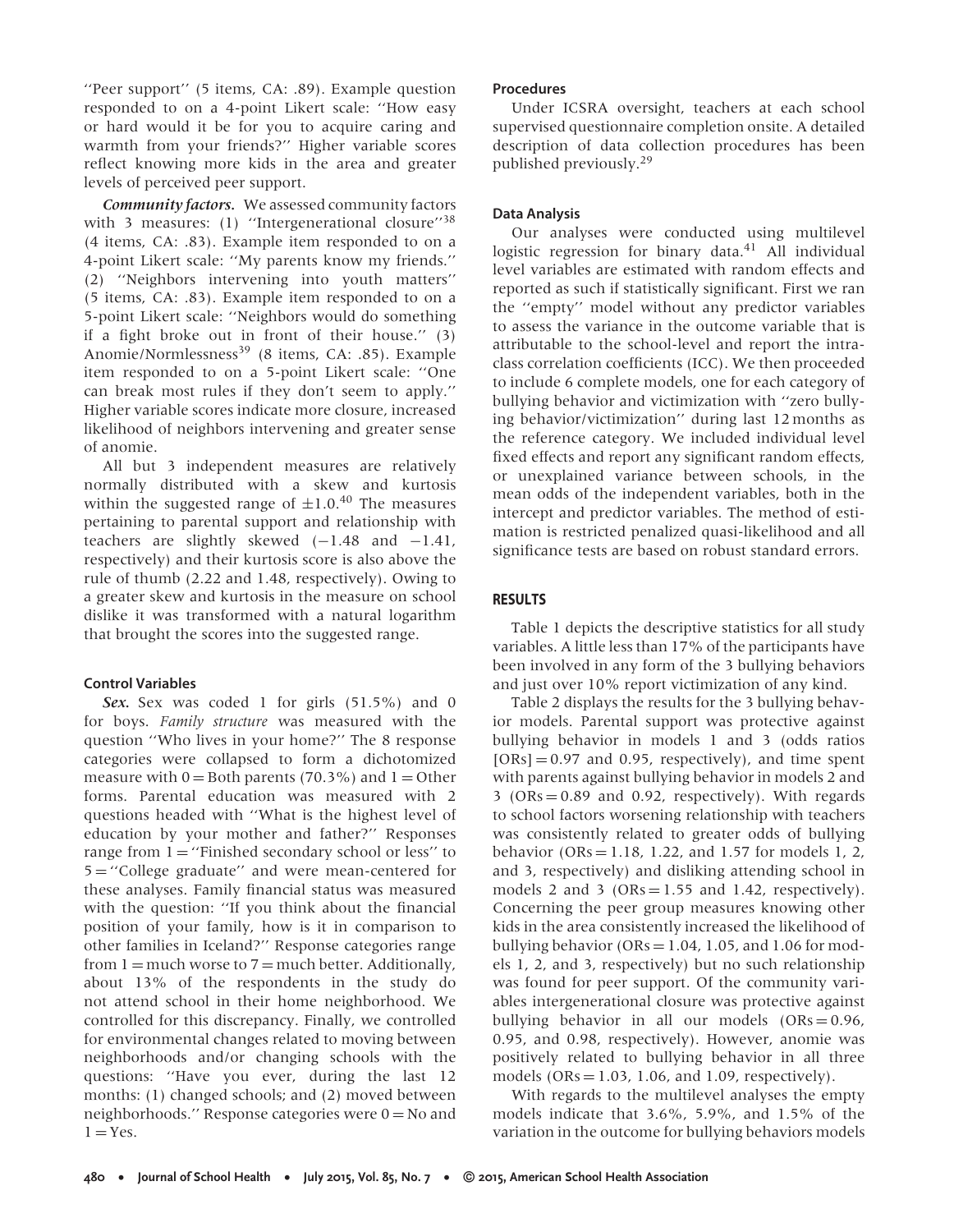Table 1. **Descriptive Statistics for All Study Variables**  $(N = 7084)$ 

| <b>Categorical Variables</b><br>(Unweighted)            | n       | $\frac{0}{0}$ |         |           |
|---------------------------------------------------------|---------|---------------|---------|-----------|
| Bully behavior 1                                        | 534     | 7.5           |         |           |
| Bully behavior 2                                        | 368     | 6.0           |         |           |
| Bully behavior 3                                        | 246     | 4.1           |         |           |
| Victimized by bullying behavior 1                       | 323     | 4.9           |         |           |
| Victimized by bullying behavior 2                       | 140     | 2.2           |         |           |
| Victim by bullying behavior 3                           | 239     | 3.7           |         |           |
| Sex (girls)                                             | 3648    | 51.5          |         |           |
| Family structure (other)                                | 2107    | 29.7          |         |           |
| Residential move last 12 months (yes)                   | 678     | 9.6           |         |           |
| School change last 12 months (yes)                      | 490     | 6.9           |         |           |
| Not attend school in the area (yes)                     | 945     | 13.3          |         |           |
| <b>Continuous and ordinal</b><br>variables (unweighted) | Min.    | Max.          | Mean    | <b>SD</b> |
| Mother education                                        | $-3.14$ | 1.86          | $-0.01$ | 1.58      |
| Father education                                        | $-3.10$ | 1.90          | 0.01    | 1.56      |
| Family finance                                          | 1.00    | 7.00          | 3.52    | 1.05      |
| Parental connectedness                                  | 6.00    | 30.00         | 21.30   | 6.30      |
| Parental monitoring                                     | 2.00    | 8.00          | 6.16    | 1.66      |
| Parental support                                        | 5.00    | 20.00         | 17.54   | 3.00      |
| Time spent with parents                                 | 2.00    | 10.00         | 6.46    | 2.05      |
| Dislike attending school                                | 1.10    | 2.71          | 1.48    | 0.45      |
| Relationship with teachers                              | 1.00    | 5.00          | 1.76    | 1.01      |
| Intergenerational closure                               | 4.00    | 16.00         | 10.57   | 2.76      |
| Neighbors intervene                                     | 5.00    | 25.00         | 18.25   | 4.33      |
| Anomie                                                  | 8.00    | 40.00         | 23.75   | 6.27      |
| Knows other kids in the area                            | 3.00    | 15.00         | 10.73   | 3.22      |
| Peer support                                            | 5.00    | 20.00         | 16.07   | 3.37      |

SD, standard deviation.

1, 2, and 3, respectively can be attributed to the school community variance. We consistently found random effects in the intercept which means that the prevalence of all bullying behaviors were significantly different across the school neighborhoods/areas in our data. On the other hand, we found no evidence of random slopes or context effects (higher level relationships) for any of the 3 bullying behavior outcomes.

Table 3 displays the results for the 3 victimization models. As with bullying behavior, parental support was protective against victimization in models 1 and  $3 (ORs = 0.94$  and  $0.91$ , respectively), as was parental connectedness in model 3 ( $OR = 1.03$ ). Of the school factors disliking attending school was strongly related to victimization in all our models  $(ORs = 2.09, 3.80, ...)$ and 5.73 for models 1, 2, and 3, respectively). However, relationship with parents was not related to victimization experiences in our analyses. With regards to the peer group measures only peer support for victimization in model 3 was protective against such experience  $(OR = 0.96)$ . Of the community measures intergenerational closure was protective against victimization in model 3 only  $(OR = 0.91)$ and anomie was positively related to victimization in models 1 and 2 (ORs  $= 1.02$  and 1.03, respectively).

With regards to the multilevel analyses the empty models indicate that 5.5%, 5.4%, and 1.1% of the variation in the outcome for victimization in models 1, 2, and 3, respectively can be attributed to the school community variance. In the multilevel analyses we observed a contextual relationship between anomie and victimization in the first model (school level  $OR = 1.12$ ). This means that anomie related positively to victimization experiences for group 1 on the school community level over and above the individual level relationships between these variables. We also observed a random intercept in model 3, which means that the prevalence of victimization as defined in models 3 was differentially distributed across the school communities in our data. Finally, we found evidence of random slopes for the relationship between disliking attending schools and victimization 3. This means that the relationship between these variables varies significantly across the school community areas in our data.

## **DISCUSSION**

This study yielded several important findings related to relationships between community and family connection, closure, and support and group bullying behaviors and victimization. These included:

*Higher levels of community and family connection, closure, and support reduced the odds of young people choosing group bullying behaviors and experiencing victimization*. Specifically, the odds of group bullying behaviors increased as levels of time spent with parents, parental support, community closure, and adherence to community values decreased. Further, the odds of experiencing victimization increased as levels of parental support, community closure, and peer support decreased. Perhaps contrary to expectations, neither group reported benefiting from increased parental monitoring or from neighbors/community members intervening when they saw community children behaving poorly. In fact, odds ratios indicated higher risk for young people who had experienced victimization and reported higher levels of parental monitoring.

*Community and family connection, closure, and support became more influential as odds of group bullying and victimization increased*. Students who reported less participation in group bullying behavior also demonstrated fewer significant relationships between community and family factors; however, as with greater odds of group bullying behavior among students, the number of significant community and family factors increased as well. Further, the influence of these factors increased dramatically as odds of bullying increased. For instance, anomie doubled for students who had increased their bullying behavior from 1 to 2 incidents during the past 12 months.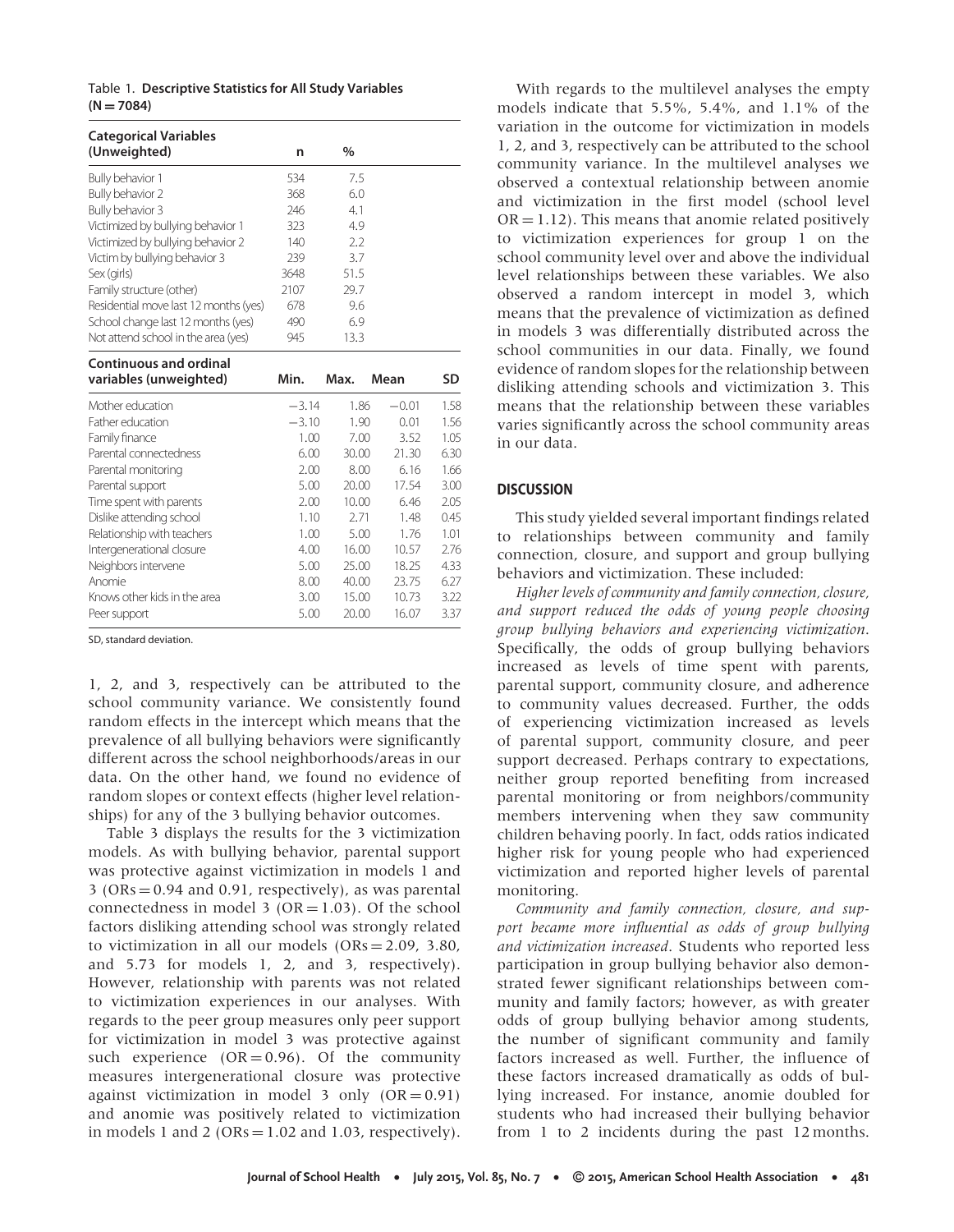| Table 2. Multilevel Correlates of Bullying Behavior - Logistic Regression Models With Odds Ratios and 95% Confidence Intervals |
|--------------------------------------------------------------------------------------------------------------------------------|
|--------------------------------------------------------------------------------------------------------------------------------|

| Model                                                                      | Bully Behavior 1 <sup>+</sup> |                 | <b>Bully Behavior 2<sup>#</sup></b> |                 | Bully Behavior 3 <sup>§</sup> |                 |
|----------------------------------------------------------------------------|-------------------------------|-----------------|-------------------------------------|-----------------|-------------------------------|-----------------|
| <b>Individual Level Fixed Effects</b>                                      | <b>OR</b>                     | (95% CI)        | <b>OR</b>                           | (95% CI)        | <b>OR</b>                     | (95% CI)        |
| Parental factors                                                           |                               |                 |                                     |                 |                               |                 |
| Parental connectedness                                                     | 0.99                          | $(0.98 - 1.01)$ | $1.02*$                             | $(1.00 - 1.04)$ | 0.99                          | $(0.97 - 1.01)$ |
| Parental monitoring                                                        | 0.98                          | $(0.94 - 1.04)$ | 0.98                                | $(0.91 - 1.05)$ | 0.94                          | $(0.87 - 1.01)$ |
| Parental support                                                           | $0.97*$                       | $(0.94 - 0.99)$ | 0.99                                | $(0.95 - 1.03)$ | $0.95***$                     | $(0.92 - 0.98)$ |
| Time spent with parents                                                    | 0.98                          | $(0.93 - 1.03)$ | $0.89***$                           | $(0.84 - 0.94)$ | $0.92*$                       | $(0.86 - 0.98)$ |
| School factors                                                             |                               |                 |                                     |                 |                               |                 |
| Dislike attending school                                                   | 1.14                          | $(0.89 - 1.45)$ | $1.55***$                           | $(1.20 - 2.02)$ | $1.42*$                       | $(1.01 - 2.00)$ |
| Relationship with teachers                                                 | $1.18***$                     | $(1.08 - 1.30)$ | $1.22***$                           | $(1.08 - 1.37)$ | $1.57***$                     | $(1.40 - 1.76)$ |
| Peer group factors                                                         |                               |                 |                                     |                 |                               |                 |
| Knows other kids in the area                                               | $1.04***$                     | $(1.01 - 1.08)$ | $1.05***$                           | $(1.02 - 1.08)$ | $1.06*$                       | $(1.01 - 1.12)$ |
| Peer support                                                               | 1.00                          | $(0.93 - 1.03)$ | 1.03                                | $(1.00 - 1.06)$ | 1.03                          | $(0.99 - 1.07)$ |
| Community factors                                                          |                               |                 |                                     |                 |                               |                 |
| Intergenerational closure                                                  | $0.96*$                       | $(0.93 - 1.00)$ | $0.95*$                             | $(0.91 - 0.99)$ | $0.89***$                     | $(0.85 - 0.94)$ |
| Neighbors intervene                                                        | 1.00                          | $(0.98 - 1.02)$ | $0.98*$                             | $(0.96 - 1.00)$ | 1.00                          | $(0.97 - 1.03)$ |
| Anomie (Normlessness)                                                      | $1.03***$                     | $(1.01 - 1.04)$ | $1.06***$                           | $(1.04 - 1.08)$ | $1.09***$                     | $(1.07 - 1.12)$ |
| <b>Background factors</b>                                                  |                               |                 |                                     |                 |                               |                 |
| Sex (ref.: boys)                                                           | $0.50***$                     | $(0.41 - 0.61)$ | $0.32***$                           | $(0.24 - 0.42)$ | $0.29***$                     | $(0.19 - 0.41)$ |
| Family structure (ref.: lives with both parents)                           | 1.13                          | $(0.95 - 1.35)$ | 1.02                                | $(0.81 - 1.29)$ | 1.09                          | $(0.82 - 1.44)$ |
| Mother education                                                           | $0.93***$                     | $(0.88 - 0.98)$ | 0.96                                | $(0.90 - 1.03)$ | 0.96                          | $(0.88 - 1.05)$ |
| Father education                                                           | 0.97                          | $(0.91 - 1.04)$ | $0.91***$                           | $(0.85 - 0.97)$ | 1.01                          | $(0.91 - 1.11)$ |
| Family financial status                                                    | 0.97                          | $(0.91 - 1.04)$ | 0.93                                | $(0.85 - 1.03)$ | $0.81***$                     | $(0.72 - 0.92)$ |
| Not attend school in the area (ref.: yes)                                  | 1.03                          | $(0.78 - 1.36)$ | 0.99                                | $(0.72 - 1.38)$ | 1.01                          | $(0.72 - 1.43)$ |
| Residential move last 12 months (ref.: not moved in last 12 months)        | $1.44*$                       | $(1.04 - 2.00)$ | 1.39                                | $(0.93 - 2.07)$ | 1.45                          | $(0.90 - 2.32)$ |
| School change last 12 months (ref.: not changed schools in last 12 months) | 0.74                          | $(0.48 - 1.14)$ | 1.01                                | $(0.63 - 1.62)$ | 1.42                          | $(0.90 - 2.22)$ |
| Random effects                                                             | Var. comp.                    | $\chi^2$ (df)   | Var. comp.                          | $\chi^2$ (df)   | Var. comp.                    | $\chi^2$ (df)   |
| Intercept $u_0$                                                            | $0.110***$                    | 187.74 (138)    | $0.226***$                          | 205.45 (139)    | $0.07*$                       | 175.86 (138)    |

\*p *<* .05, \*\*p *<* .01.

OR, odds ratio; CI, confidence interval; df, degrees of freedom.

†Zero time bullying behavior versus once during last 12 months.

‡Zero time bullying behavior versus twice during last 12 months.

<sup>§</sup>Zero time bullying behavior versus 3 times or more during last 12 months.

Similarly, students who reported experiencing victimization demonstrated more significant and increasingly powerful relationships with community and family factors as odds of victimization increased.

*Disliking school and teachers increased the odds of young people choosing group bullying behaviors and experiencing victimization*. Our results support previous findings that emphasize the importance of school climate, $8,11$ young people feeling connected to school,<sup>7</sup> and schoolbased interventions.<sup>1-4</sup> Both students involved in group bullying behavior and students who experienced victimization were more likely to report disliking school and their teachers. Being disconnected from teachers and school placed students at much higher risk than any of the other variables considered in the study. Although the cross-sectional nature of this study prevents us from determining cause and effect, evidence from other studies suggest that strengthening school climates and school connectivity helps reduce odds of bullying behaviors and promotes victims' pursuits of adult and peer assistance.

*Higher levels of peer connections increased the odds of group bullying behavior while higher levels of peer support were a protective factor for young people experiencing*

*victimization*. Findings related to peer connectivity and support were mixed. Students who reported ''knowing more kids in their community'' were more likely to participate in group bullying behavior than students who reported knowing ''less kids.'' Previous studies suggest a positive relationship between popularity and bullying behavior.<sup>20</sup> Similarly, our findings suggest that students who report greater levels of peer social connectivity are more likely to participate in group bullying behavior. Additionally, our findings suggest that students who were routinely victimized seemed to receive a protective benefit associated with peer support. Although this relationship appears modest, it still implies the value of including peer support strategies in bullying interventions.

*Community-level characteristics influenced odds of group bullying behavior and experiencing victimization*. Multilevel analysis showed that the odds of student involvement in group bullying behaviors and experiencing victimization were related to community-level characteristics in addition to those at the individuallevel. This finding supports the efficacy of intervention strategies designed to intervene at both the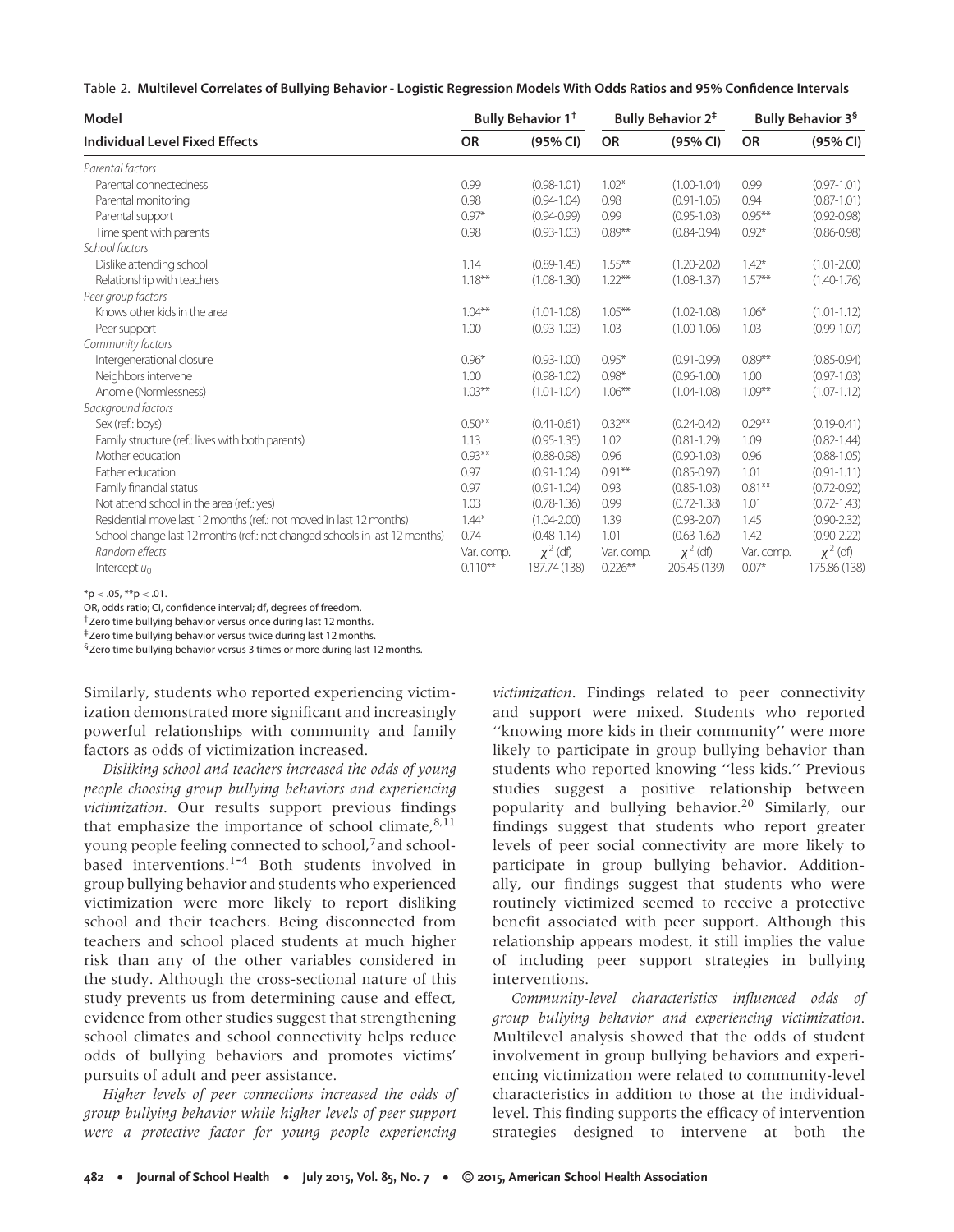Table 3. **Multilevel Correlates of Bullying Victimization - Logistic Regression Models With Odds Ratios and 95% Confidence Intervals**

| <b>OR</b><br><b>Individual Level Fixed Effects</b><br><b>OR</b><br>(95% CI)<br><b>OR</b><br>(95% CI)<br>(95% CI)<br>$1.03*$<br>Parental connectedness<br>1.01<br>$(0.99 - 1.03)$<br>$(0.98 - 1.03)$<br>$(1.01 - 1.06)$<br>1.01<br>0.97<br>0.93<br>$1.12***$<br>Parental monitoring<br>$(0.90 - 1.05)$<br>$(0.85 - 1.03)$<br>$(1.03 - 1.22)$<br>$0.94***$<br>Parental support<br>1.02<br>$0.91***$<br>$(0.87 - 0.99)$<br>$(0.91 - 0.97)$<br>$(0.97 - 1.05)$<br>1.02<br>Time spent with parents<br>0.98<br>$(0.92 - 1.04)$<br>$(0.93 - 1.12)$<br>1.04<br>$(0.97 - 1.10)$<br>School factors<br>$2.09***$<br>$3.80***$<br>$5.73***$<br>Dislike attending school<br>$(1.62 - 2.70)$<br>$(2.57 - 5.64)$<br>$(4.06 - 8.09)$<br>$(0.93 - 1.17)$<br>Relationship with teachers<br>1.03<br>$(0.93 - 1.14)$<br>1.11<br>$(0.95 - 1.30)$<br>1.04<br>Knows other kids in the area<br>1.00<br>$(0.92 - 1.01)$<br>1.01<br>$(0.96 - 1.06)$<br>$(0.96 - 1.04)$<br>0.96<br>0.98<br>1.00<br>$0.96*$<br>$(0.93 - 0.99)$<br>Peer support<br>$(0.95 - 1.02)$<br>$(0.95 - 1.05)$<br>0.97<br>$0.91**$<br>Intergenerational closure<br>$(0.93 - 1.02)$<br>0.96<br>$(0.90 - 1.01)$<br>$(0.86 - 0.96)$<br>Neighbors intervene<br>1.01<br>0.98<br>$(0.97 - 1.03)$<br>$(0.98 - 1.03)$<br>$(0.94 - 1.02)$<br>1.00<br>Anomie (Normlessness)<br>$1.02*$<br>$1.03***$<br>1.02<br>$(1.00-1.04)$<br>$(1.01 - 1.06)$<br>$(1.00 - 1.04)$<br>0.82<br>$0.48***$<br>Sex (ref.: boys)<br>0.72<br>$(0.47 - 1.09)$<br>$(0.35 - 0.66)$<br>$(0.63 - 1.06)$<br>$1.55***$<br>Family structure (ref.: lives with both parents)<br>1.10<br>$(0.86 - 1.42)$<br>1.23<br>$(0.90 - 1.69)$<br>$(1.18 - 2.03)$<br>Mother education<br>1.01<br>0.96<br>0.94<br>$(0.85 - 1.05)$<br>$(0.89 - 1.05)$<br>$(0.93 - 1.10)$<br>1.02<br>Father education<br>1.03<br>0.97<br>$(0.87 - 1.10)$<br>$(0.94 - 1.11)$<br>$(0.96 - 1.11)$<br>Family financial status<br>1.01<br>$(0.90 - 1.13)$<br>1.03<br>$(0.90 - 1.18)$<br>1.00<br>$(0.90 - 1.12)$<br>Not attend school in the area (ref.: yes)<br>0.82<br>$0.58*$<br>1.27<br>$(0.90 - 1.80)$<br>$(0.62 - 1.10)$<br>$(0.34 - 0.99)$<br>Residential move last 12 months (ref.: not moved in last 12 months)<br>$1.61*$<br>$(0.94 - 2.21)$<br>$(1.03 - 2.51)$<br>$1.86*$<br>$(1.10-3.13)$<br>1.44<br>School change last 12 months (ref.: not changed schools in last 12 months)<br>$1.88***$<br>$(1.19 - 2.95)$<br>1.34<br>$(0.81 - 2.22)$<br>1.21<br>$(0.67 - 2.19)$<br>School level fixed effects<br>$1.12*$<br>Anomie (Normlessness)<br>$(1.02 - 1.23)$<br>$\chi^2$ (df)<br>$\chi^2$ (df)<br>$\chi^2$ (df)<br>Random effects<br>Var. comp.<br>Var. comp.<br>Var. comp.<br>$0.131*$<br>167.66 (135)<br>Intercept $u_0$<br>$0.113*$<br>165.64 (135)<br>Dislike attending school $u_{11}$ | Model                     | Victimized 1 <sup>+</sup> |  | Victimized 2 <sup>‡</sup> |  | Victimized 3 <sup>§</sup> |  |
|-------------------------------------------------------------------------------------------------------------------------------------------------------------------------------------------------------------------------------------------------------------------------------------------------------------------------------------------------------------------------------------------------------------------------------------------------------------------------------------------------------------------------------------------------------------------------------------------------------------------------------------------------------------------------------------------------------------------------------------------------------------------------------------------------------------------------------------------------------------------------------------------------------------------------------------------------------------------------------------------------------------------------------------------------------------------------------------------------------------------------------------------------------------------------------------------------------------------------------------------------------------------------------------------------------------------------------------------------------------------------------------------------------------------------------------------------------------------------------------------------------------------------------------------------------------------------------------------------------------------------------------------------------------------------------------------------------------------------------------------------------------------------------------------------------------------------------------------------------------------------------------------------------------------------------------------------------------------------------------------------------------------------------------------------------------------------------------------------------------------------------------------------------------------------------------------------------------------------------------------------------------------------------------------------------------------------------------------------------------------------------------------------------------------------------------------------------------------------------------------------------------------------------------------------------------------------------------------------------------------------------------------------------------------------------------------------------------------------------------------------------------------|---------------------------|---------------------------|--|---------------------------|--|---------------------------|--|
|                                                                                                                                                                                                                                                                                                                                                                                                                                                                                                                                                                                                                                                                                                                                                                                                                                                                                                                                                                                                                                                                                                                                                                                                                                                                                                                                                                                                                                                                                                                                                                                                                                                                                                                                                                                                                                                                                                                                                                                                                                                                                                                                                                                                                                                                                                                                                                                                                                                                                                                                                                                                                                                                                                                                                                   |                           |                           |  |                           |  |                           |  |
|                                                                                                                                                                                                                                                                                                                                                                                                                                                                                                                                                                                                                                                                                                                                                                                                                                                                                                                                                                                                                                                                                                                                                                                                                                                                                                                                                                                                                                                                                                                                                                                                                                                                                                                                                                                                                                                                                                                                                                                                                                                                                                                                                                                                                                                                                                                                                                                                                                                                                                                                                                                                                                                                                                                                                                   | Parental factors          |                           |  |                           |  |                           |  |
|                                                                                                                                                                                                                                                                                                                                                                                                                                                                                                                                                                                                                                                                                                                                                                                                                                                                                                                                                                                                                                                                                                                                                                                                                                                                                                                                                                                                                                                                                                                                                                                                                                                                                                                                                                                                                                                                                                                                                                                                                                                                                                                                                                                                                                                                                                                                                                                                                                                                                                                                                                                                                                                                                                                                                                   |                           |                           |  |                           |  |                           |  |
|                                                                                                                                                                                                                                                                                                                                                                                                                                                                                                                                                                                                                                                                                                                                                                                                                                                                                                                                                                                                                                                                                                                                                                                                                                                                                                                                                                                                                                                                                                                                                                                                                                                                                                                                                                                                                                                                                                                                                                                                                                                                                                                                                                                                                                                                                                                                                                                                                                                                                                                                                                                                                                                                                                                                                                   |                           |                           |  |                           |  |                           |  |
|                                                                                                                                                                                                                                                                                                                                                                                                                                                                                                                                                                                                                                                                                                                                                                                                                                                                                                                                                                                                                                                                                                                                                                                                                                                                                                                                                                                                                                                                                                                                                                                                                                                                                                                                                                                                                                                                                                                                                                                                                                                                                                                                                                                                                                                                                                                                                                                                                                                                                                                                                                                                                                                                                                                                                                   |                           |                           |  |                           |  |                           |  |
|                                                                                                                                                                                                                                                                                                                                                                                                                                                                                                                                                                                                                                                                                                                                                                                                                                                                                                                                                                                                                                                                                                                                                                                                                                                                                                                                                                                                                                                                                                                                                                                                                                                                                                                                                                                                                                                                                                                                                                                                                                                                                                                                                                                                                                                                                                                                                                                                                                                                                                                                                                                                                                                                                                                                                                   |                           |                           |  |                           |  |                           |  |
|                                                                                                                                                                                                                                                                                                                                                                                                                                                                                                                                                                                                                                                                                                                                                                                                                                                                                                                                                                                                                                                                                                                                                                                                                                                                                                                                                                                                                                                                                                                                                                                                                                                                                                                                                                                                                                                                                                                                                                                                                                                                                                                                                                                                                                                                                                                                                                                                                                                                                                                                                                                                                                                                                                                                                                   |                           |                           |  |                           |  |                           |  |
|                                                                                                                                                                                                                                                                                                                                                                                                                                                                                                                                                                                                                                                                                                                                                                                                                                                                                                                                                                                                                                                                                                                                                                                                                                                                                                                                                                                                                                                                                                                                                                                                                                                                                                                                                                                                                                                                                                                                                                                                                                                                                                                                                                                                                                                                                                                                                                                                                                                                                                                                                                                                                                                                                                                                                                   |                           |                           |  |                           |  |                           |  |
|                                                                                                                                                                                                                                                                                                                                                                                                                                                                                                                                                                                                                                                                                                                                                                                                                                                                                                                                                                                                                                                                                                                                                                                                                                                                                                                                                                                                                                                                                                                                                                                                                                                                                                                                                                                                                                                                                                                                                                                                                                                                                                                                                                                                                                                                                                                                                                                                                                                                                                                                                                                                                                                                                                                                                                   |                           |                           |  |                           |  |                           |  |
|                                                                                                                                                                                                                                                                                                                                                                                                                                                                                                                                                                                                                                                                                                                                                                                                                                                                                                                                                                                                                                                                                                                                                                                                                                                                                                                                                                                                                                                                                                                                                                                                                                                                                                                                                                                                                                                                                                                                                                                                                                                                                                                                                                                                                                                                                                                                                                                                                                                                                                                                                                                                                                                                                                                                                                   | Peer group factors        |                           |  |                           |  |                           |  |
|                                                                                                                                                                                                                                                                                                                                                                                                                                                                                                                                                                                                                                                                                                                                                                                                                                                                                                                                                                                                                                                                                                                                                                                                                                                                                                                                                                                                                                                                                                                                                                                                                                                                                                                                                                                                                                                                                                                                                                                                                                                                                                                                                                                                                                                                                                                                                                                                                                                                                                                                                                                                                                                                                                                                                                   |                           |                           |  |                           |  |                           |  |
|                                                                                                                                                                                                                                                                                                                                                                                                                                                                                                                                                                                                                                                                                                                                                                                                                                                                                                                                                                                                                                                                                                                                                                                                                                                                                                                                                                                                                                                                                                                                                                                                                                                                                                                                                                                                                                                                                                                                                                                                                                                                                                                                                                                                                                                                                                                                                                                                                                                                                                                                                                                                                                                                                                                                                                   |                           |                           |  |                           |  |                           |  |
|                                                                                                                                                                                                                                                                                                                                                                                                                                                                                                                                                                                                                                                                                                                                                                                                                                                                                                                                                                                                                                                                                                                                                                                                                                                                                                                                                                                                                                                                                                                                                                                                                                                                                                                                                                                                                                                                                                                                                                                                                                                                                                                                                                                                                                                                                                                                                                                                                                                                                                                                                                                                                                                                                                                                                                   | Community factors         |                           |  |                           |  |                           |  |
|                                                                                                                                                                                                                                                                                                                                                                                                                                                                                                                                                                                                                                                                                                                                                                                                                                                                                                                                                                                                                                                                                                                                                                                                                                                                                                                                                                                                                                                                                                                                                                                                                                                                                                                                                                                                                                                                                                                                                                                                                                                                                                                                                                                                                                                                                                                                                                                                                                                                                                                                                                                                                                                                                                                                                                   |                           |                           |  |                           |  |                           |  |
|                                                                                                                                                                                                                                                                                                                                                                                                                                                                                                                                                                                                                                                                                                                                                                                                                                                                                                                                                                                                                                                                                                                                                                                                                                                                                                                                                                                                                                                                                                                                                                                                                                                                                                                                                                                                                                                                                                                                                                                                                                                                                                                                                                                                                                                                                                                                                                                                                                                                                                                                                                                                                                                                                                                                                                   |                           |                           |  |                           |  |                           |  |
|                                                                                                                                                                                                                                                                                                                                                                                                                                                                                                                                                                                                                                                                                                                                                                                                                                                                                                                                                                                                                                                                                                                                                                                                                                                                                                                                                                                                                                                                                                                                                                                                                                                                                                                                                                                                                                                                                                                                                                                                                                                                                                                                                                                                                                                                                                                                                                                                                                                                                                                                                                                                                                                                                                                                                                   |                           |                           |  |                           |  |                           |  |
|                                                                                                                                                                                                                                                                                                                                                                                                                                                                                                                                                                                                                                                                                                                                                                                                                                                                                                                                                                                                                                                                                                                                                                                                                                                                                                                                                                                                                                                                                                                                                                                                                                                                                                                                                                                                                                                                                                                                                                                                                                                                                                                                                                                                                                                                                                                                                                                                                                                                                                                                                                                                                                                                                                                                                                   | <b>Background factors</b> |                           |  |                           |  |                           |  |
|                                                                                                                                                                                                                                                                                                                                                                                                                                                                                                                                                                                                                                                                                                                                                                                                                                                                                                                                                                                                                                                                                                                                                                                                                                                                                                                                                                                                                                                                                                                                                                                                                                                                                                                                                                                                                                                                                                                                                                                                                                                                                                                                                                                                                                                                                                                                                                                                                                                                                                                                                                                                                                                                                                                                                                   |                           |                           |  |                           |  |                           |  |
|                                                                                                                                                                                                                                                                                                                                                                                                                                                                                                                                                                                                                                                                                                                                                                                                                                                                                                                                                                                                                                                                                                                                                                                                                                                                                                                                                                                                                                                                                                                                                                                                                                                                                                                                                                                                                                                                                                                                                                                                                                                                                                                                                                                                                                                                                                                                                                                                                                                                                                                                                                                                                                                                                                                                                                   |                           |                           |  |                           |  |                           |  |
|                                                                                                                                                                                                                                                                                                                                                                                                                                                                                                                                                                                                                                                                                                                                                                                                                                                                                                                                                                                                                                                                                                                                                                                                                                                                                                                                                                                                                                                                                                                                                                                                                                                                                                                                                                                                                                                                                                                                                                                                                                                                                                                                                                                                                                                                                                                                                                                                                                                                                                                                                                                                                                                                                                                                                                   |                           |                           |  |                           |  |                           |  |
|                                                                                                                                                                                                                                                                                                                                                                                                                                                                                                                                                                                                                                                                                                                                                                                                                                                                                                                                                                                                                                                                                                                                                                                                                                                                                                                                                                                                                                                                                                                                                                                                                                                                                                                                                                                                                                                                                                                                                                                                                                                                                                                                                                                                                                                                                                                                                                                                                                                                                                                                                                                                                                                                                                                                                                   |                           |                           |  |                           |  |                           |  |
|                                                                                                                                                                                                                                                                                                                                                                                                                                                                                                                                                                                                                                                                                                                                                                                                                                                                                                                                                                                                                                                                                                                                                                                                                                                                                                                                                                                                                                                                                                                                                                                                                                                                                                                                                                                                                                                                                                                                                                                                                                                                                                                                                                                                                                                                                                                                                                                                                                                                                                                                                                                                                                                                                                                                                                   |                           |                           |  |                           |  |                           |  |
|                                                                                                                                                                                                                                                                                                                                                                                                                                                                                                                                                                                                                                                                                                                                                                                                                                                                                                                                                                                                                                                                                                                                                                                                                                                                                                                                                                                                                                                                                                                                                                                                                                                                                                                                                                                                                                                                                                                                                                                                                                                                                                                                                                                                                                                                                                                                                                                                                                                                                                                                                                                                                                                                                                                                                                   |                           |                           |  |                           |  |                           |  |
|                                                                                                                                                                                                                                                                                                                                                                                                                                                                                                                                                                                                                                                                                                                                                                                                                                                                                                                                                                                                                                                                                                                                                                                                                                                                                                                                                                                                                                                                                                                                                                                                                                                                                                                                                                                                                                                                                                                                                                                                                                                                                                                                                                                                                                                                                                                                                                                                                                                                                                                                                                                                                                                                                                                                                                   |                           |                           |  |                           |  |                           |  |
|                                                                                                                                                                                                                                                                                                                                                                                                                                                                                                                                                                                                                                                                                                                                                                                                                                                                                                                                                                                                                                                                                                                                                                                                                                                                                                                                                                                                                                                                                                                                                                                                                                                                                                                                                                                                                                                                                                                                                                                                                                                                                                                                                                                                                                                                                                                                                                                                                                                                                                                                                                                                                                                                                                                                                                   |                           |                           |  |                           |  |                           |  |
|                                                                                                                                                                                                                                                                                                                                                                                                                                                                                                                                                                                                                                                                                                                                                                                                                                                                                                                                                                                                                                                                                                                                                                                                                                                                                                                                                                                                                                                                                                                                                                                                                                                                                                                                                                                                                                                                                                                                                                                                                                                                                                                                                                                                                                                                                                                                                                                                                                                                                                                                                                                                                                                                                                                                                                   |                           |                           |  |                           |  |                           |  |
|                                                                                                                                                                                                                                                                                                                                                                                                                                                                                                                                                                                                                                                                                                                                                                                                                                                                                                                                                                                                                                                                                                                                                                                                                                                                                                                                                                                                                                                                                                                                                                                                                                                                                                                                                                                                                                                                                                                                                                                                                                                                                                                                                                                                                                                                                                                                                                                                                                                                                                                                                                                                                                                                                                                                                                   |                           |                           |  |                           |  |                           |  |
|                                                                                                                                                                                                                                                                                                                                                                                                                                                                                                                                                                                                                                                                                                                                                                                                                                                                                                                                                                                                                                                                                                                                                                                                                                                                                                                                                                                                                                                                                                                                                                                                                                                                                                                                                                                                                                                                                                                                                                                                                                                                                                                                                                                                                                                                                                                                                                                                                                                                                                                                                                                                                                                                                                                                                                   |                           |                           |  |                           |  |                           |  |
|                                                                                                                                                                                                                                                                                                                                                                                                                                                                                                                                                                                                                                                                                                                                                                                                                                                                                                                                                                                                                                                                                                                                                                                                                                                                                                                                                                                                                                                                                                                                                                                                                                                                                                                                                                                                                                                                                                                                                                                                                                                                                                                                                                                                                                                                                                                                                                                                                                                                                                                                                                                                                                                                                                                                                                   |                           |                           |  |                           |  |                           |  |
|                                                                                                                                                                                                                                                                                                                                                                                                                                                                                                                                                                                                                                                                                                                                                                                                                                                                                                                                                                                                                                                                                                                                                                                                                                                                                                                                                                                                                                                                                                                                                                                                                                                                                                                                                                                                                                                                                                                                                                                                                                                                                                                                                                                                                                                                                                                                                                                                                                                                                                                                                                                                                                                                                                                                                                   |                           |                           |  |                           |  |                           |  |

 $*<sub>p</sub> < .05, **<sub>p</sub> < .01.$ 

OR, odds ratio; CI, confidence interval; df, degrees of freedom.

†Zero time bullying victimization versus once during last 12 months.

‡Zero time bullying victimization versus twice during last 12 months.

§Zero time bullying victimization versus 3 times or more during last 12 months.

school-level and community-level by promoting community characteristics that protect students from bullying. However, our findings offer little guidance about which community level characteristics represent the best targets for intervention and suggest prioritizing further research in this area.

Additionally, in some of our analyses we observed discrepancies between analyses in models 1, 2, and 3 within group bullying behavior and experiencing victimization, respectively. For example the odds ratios for parental support and bullying behaviors in models 1 and 3 were significant with ORs of 0.97 and 0.95, respectively but a nonsignificant finding for model 2. Although, our analytical strategy was designed to evaluate changes in these variables as students chose or experienced higher rates of group bullying or victimization, we are uncertain that some of the nonsignificant ORs in model 2 are because of actual differences between models 1 and 3. The reasons for this seeming discrepancy are more likely related to the difference in (1) sample size among the three subgroups (ie, once, twice and 3 times or more); (2) the difference in sample variation; and (3) random response bias. Furthermore, because we are operating with linear measures in our multilevel logistic regression models, which are generally a more powerful statistical approach than categorical analysis, small differences in odds ratios are usually observed because of the range of each scale.

#### **Limitations and Strengths**

This study has several limitations. First, the cross-sectional nature of the data precludes us from attributing cause and effect. As with all cross-sectional studies, the temporal order of events remains a largely unsolved problem. Second, our analyses relied entirely on self-reports and question responses reflect the retrospective perception of participants. Therefore, we are unable to guarantee responses without foundation. Additionally, we used this approach when assessing both individual and multilevel factors. It is possible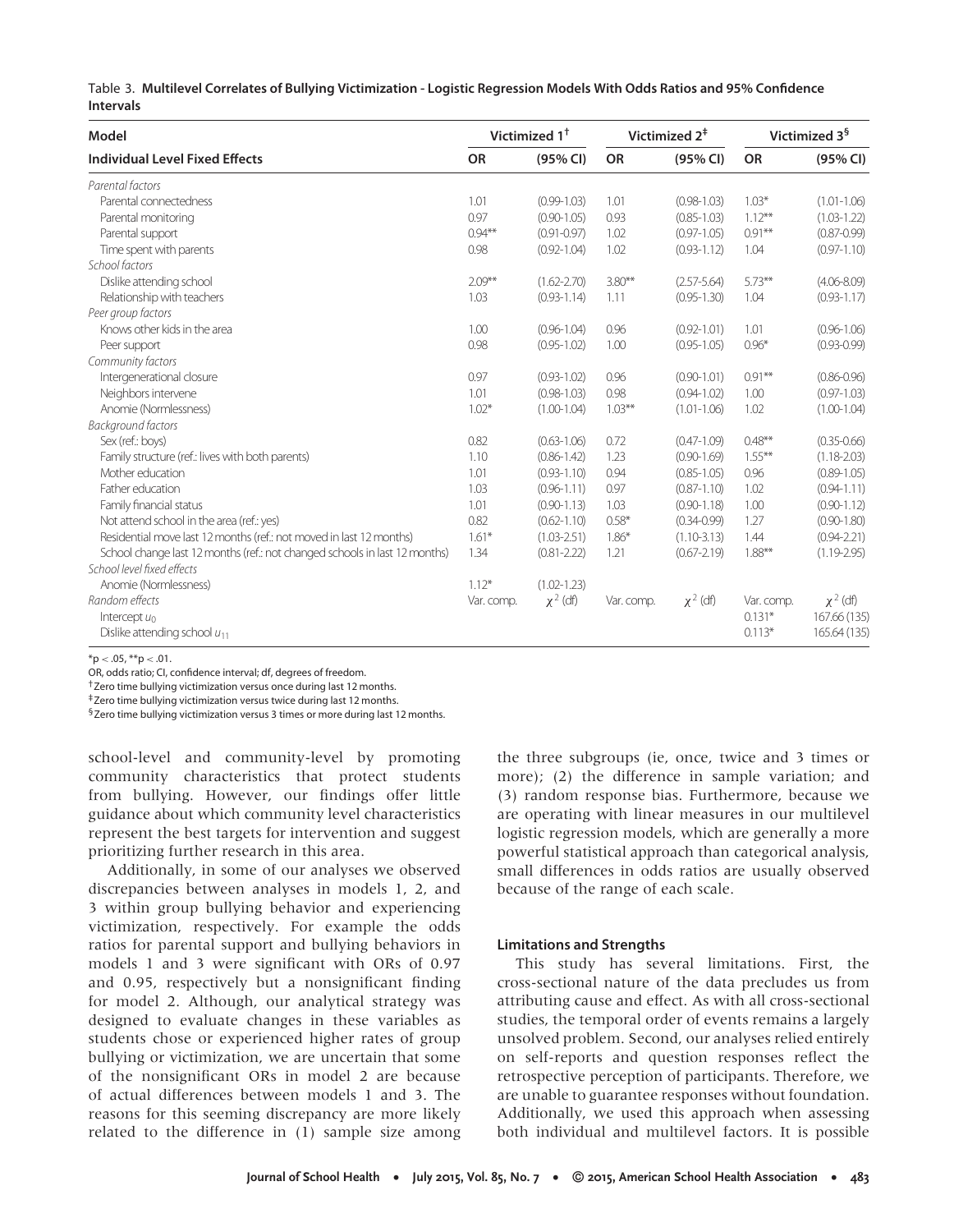there are other ways of measuring these variables that might add to our understanding the factors and processes in question. For instance, although for the purposes of this study we were most interested in student perceptions of intergenerational closure, it might help if other researchers measured intergenerational closure using different methods, perhaps parent or other adults' perceptions of intergenerational closure. Third, the coding of the dependent variables in our study is somewhat unusual given previous research in this area. On the other hand our choice of coding is also an important part of our study emphases. Fourth, due to Iceland's homogeneity the general representativeness of the reported findings should be confirmed in different contexts. Fifth, given the large number of variables included in our models, we are unable to rule out the possibility of cross-level confounding. Finally, although the questions we used to measure group bullying have been used in other peer-reviewed studies<sup>19</sup> they may not sufficiently differentiate between group bullying and group violence more generally.

This study also has several strengths. First, we utilized a large and representative sample with high response rates. Bias in our data due to selection is therefore highly unlikely. Second, the data for this study is part of a 15-year series of cross-sectional school-based data collection using the same protocol annually. Third, the nature of our statistical modeling enabled us to directly model the variance in intercept and slopes instead of averaging it out as in traditional regression analyses, thereby providing further evidence for the added value of nested data structures in adolescent bullying behavior research.

# **Conclusions**

Developing interventions that successfully reduce group bullying behaviors and victimization has proven difficult.<sup>1-4</sup> This study investigated the role that strategies designed to increase community and family connection, closure, and support might play in protecting young people from involvement in group bullying behavior and experiencing victimization. These findings support the importance of current efforts to improve school climate and school connectedness while suggesting an important supplemental role for efforts to increase family and community connection, closure, and support. These findings suggest that school, family, and community connection, closure, and support become exponentially more important as young people increase involvement in group bullying behavior and experience victimization. Students who showed the highest odds of group bullying behavior and students who experience the highest odds of victimization both appear to benefit from increased school, family, and community connectivity, closure, and support.

## **IMPLICATIONS FOR SCHOOL HEALTH**

We believe it is important to move beyond the assumption that schools are solely responsible for solving bullying related problems and toward a conversation that (1) acknowledges the influence of community and family factors; and (2) engages all parties in the work of creating environments in which bullying is unlikely. School-based interventions are essential, but current evidence suggests that schools are unlikely to reduce group bullying behaviors and bully related victimization without community and family support and involvement. This position does not minimize the role of schools. Schools are critically valuable institutions that should be adequately supported by the communities they serve. Our findings suggest that school professionals, parents, community members, and young people themselves must all play important roles in reducing the prevalence of group bullying behaviors; and that failure to address bullying by any of these parties may needlessly undermine efforts to reduce bullying behaviors.

Our findings also provide preliminary evidence suggesting specific ways parents may help schools intervene. On the basis of our findings, it seems reasonable to encourage the parents of students who are engaged in group bullying behaviors to increase the amount of time they spend with their children, to talk with their children openly about socially acceptable ways to relate to others, to extend support and assistance to their children without condoning bullying behaviors, to help their children establish better relationships with their teachers and school, and to increase communication and co-monitoring with other relevant adults. Further, it seems reasonable to advise the parents of victimized children to offer increased support and assistance to their children, to encourage their child's relationships with supportive peers, and to increase communication and co-monitoring with other relevant adults without over-monitoring their child. However, based on the modest nature of these relationships, we also suggest helping parents develop reasonable expectations concerning these strategies. In short, it is unlikely that family-based strategies alone will solve their child's problems related to group bullying and victimization, but instead, that these family-based strategies may be a beneficial component of a more comprehensive solution.

Results also suggest a possibly counterintuitive approach to group bullying. They suggest that students who are involved in group bullying behaviors are perhaps not simply ''bad kids'' in need of discipline, but may be instead—at least in part—young people who need to be surrounded with attention, support, and instruction. We are not suggesting that children who choose bullying behaviors do not benefit from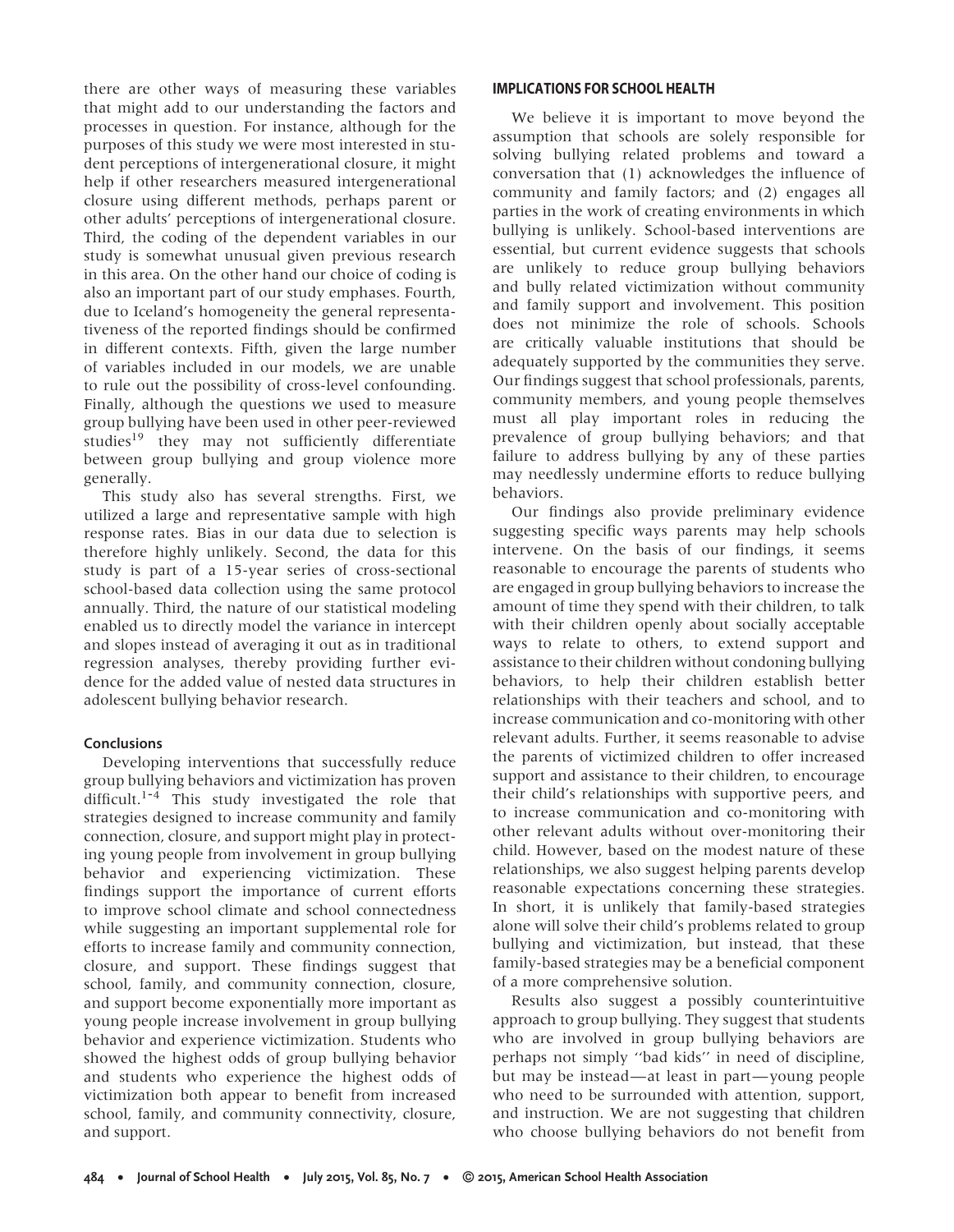clear boundaries and limits. We are certain they do. We are, however, suggesting that punishment and other strategies that further isolate already disconnected young people may exacerbate the problem.

Finally, our findings provide further empirical evidence that the frequency and relative intensity of group bullying behaviors and victimization matters.<sup>14,15,34</sup> There are legitimate differences between children who are involved in group bullying behavior once and those who develop a pattern of bullying behaviors. Additionally, there are legitimate differences between children who are hurt once and those who are routinely victimized. As a result, it seems reasonable to assume that students participating in different levels of bullying behaviors may require different intervention strategies. At a minimum, it seems prudent to connect students engaging in moderate to high levels of group bullying behaviors and experiencing routine victimization to a range of pro-social sources of adult support and assistance in their schools, families, and communities.

#### **Human Subject Approval Statement**

All aspects of data collection in this study, including participant involvement based on passive parental consent, were conducted in accordance with Icelandic guidelines for the protection of research participants and no identifying information of any kind was collected or reported on.

#### **REFERENCES**

- 1. Hong JS, Espelage DL. A review of research on bullying and peer victimization in school: an ecological system analysis. *Aggress Violent Behav*. 2012;17(4):311-322.
- 2. Smith JD, Schneider BH, Smith PK, Ananiadou K. The effectiveness of whole-school anti-bullying programs: a synthesis of evaluation research. *School Psychol Rev*. 2004;33(4):547-560.
- 3. Merrell KW, Gueldner B, Ross SW, Isava DM. How effective are school bullying intervention programs? A meta-analysis of intervention research. *Sch Psychol Q*. 2008;23(1):26-42.
- 4. Ttofi MM, Farrington DP. Effectiveness of school-based programs to reduce bullying: a systematic and meta-analytic review. *J Exp Criminol*. 2010;7(1):27-56.
- 5. Espelage DL, Holt MK, Henkel RR. Examination of peer-group contextual effects on aggression during early adolescence. *Child Dev*. 2003;74(1):205-220.
- 6. Espelage DL, Bosworth K, Simon T. Examining the social context of bullying behaviors in early adolescence. *J Couns Dev*. 2000;78:326-333.
- 7. Loukas A, Suzuki R, Horton KD. Examining school connectedness as a mediator of school climate effects. *J Res Adolesc*. 2006;16(3):491-502.
- 8. Barboza GE, Schiamberg LB, Oehmke J, Korzeniewski SJ, Post L, Heraux CG. Individual characteristics and the multiple contexts of adolescent bullying: an ecological perspective. *J Youth Adolesc*. 2009;38(1):101-121.
- 9. Glew GM, Fan M-Y, Katon W, Rivara FP, Kernic MA. Bullying, psychosocial adjustment, and academic performance in elementary school. *Arch Pediatr Adolesc Med*. 2005;159(11):1026-1031.
- 10. Holt MK, Espelage D. Perceived social support among bullies, victims, and bully-victims. *J Youth Adolesc*. 2006;36(8):984-994.
- 11. Khoury-Kassabri M, Benbenishty R, Astor RA, Zeira A. The contributions of community, family, and school variables to student victimization. *Am J Community Psychol*. 2004;34(3-4):187-204.
- 12. Szreter S, Woolcock M. Health by association? Social capital, social theory, and the political economy of public health. *Int J Epidemiol*. 2004;33(4):650-667.
- 13. Berntsson L, Köhler L, Vuille J-C. Health, economy and social capital in Nordic children and their families: a comparison between 1984 and 1996. *Child Care Health Dev*. 2006;  $32(4) \cdot 441 - 451$
- 14. Vivolo AM, Holt MK, Massetti GM. Individual and contextual factors for bullying and peer victimization: implications for prevention. *J Sch Violence*. 2011;10(2):201-212.
- 15. Pepler DJ, Craig WM, Connolly JA, Yuile A, Mcmaster L. A developmental perspective on bullying. *Aggress Behav*. 2006;32:376-384.
- 16. Bradshaw CP, Johnson RM. The social context of bullying and peer victimization: an introduction to the special issue. *J Sch Violence*. 2011;10(2):107-114.
- 17. Espelage DL. Assessment and treatment of bullying. In: VandeCreek L, Jackson TL, eds. *Innovations in Clinical Practice: Focus on Children and Adolescents*. Sarasota, FL: Professional Resource Press; 2003:83-95.
- 18. Ireland JL. *Bullying Among Prisoners. Evidence Research and Intervention Strategies*. Hove, UK: Brunner Routlege; 2002.
- 19. Sigfusdottir ID, Gudjonsson GH, Sigursdsson JF. Bullying and delinquency. The mediating role of anger. *Pers Individ Dif* . 2010;48:391-396.
- 20. Salmivalli C. Bullying and the peer group: a review. *Aggress Violent Behav*. 2010;15(2):112-120.
- 21. Duffy AL, Nesdale D. Peer groups, social identity, and children's bullying behavior. *Soc Dev*. 2009;18(1):121-139.
- 22. Espelage DL, Swearer S. Research on school cullying and victimization: what have we learned and where do we go from here? *School Psych Rev*. 2003;32(3):365-383.
- 23. Vimont MP. Developmental systems theory and youth assets: a primer for the social work researcher and practitioner. *Child Adolesc Soc Work J*. 2012;29(6):499-514.
- 24. Kurtines WM, Montgomery MJ, Ferrer-Wreder L, Berman SL, Lorente CC, Silverman WK. Promoting positive youth development: implications for future directions in developmental theory, methods, and research. *J Adolesc Res*. 2008; 23(3):359-378.
- 25. Bjarnason T. Anomie among european adolescents: conceptual and empirical clarification of a multilevel sociological concept. *Sociol Forum*. 2009;24(1):135-161.
- 26. Murphy DS, Robinson MB. The maximizer: clarifying Merton's theories of anomie and strain. *Theor Criminol*. 2008; 12(4):501-521.
- 27. Vyncke V. Measuring the immeasurable? Operationalising social capital in health research. *Health (Irvine Calif)*. 2012;04(09):555-566.
- 28. Flouri E, Buchanan A. The role of mother involvement and father involvement in adolescent bullying behavior. *J Interpers Violence*. 2003;18(6):634-644.
- 29. Thorlindsson T, Bjarnason T, Sigfusdottir ID. Individual and community processes of social closure: a study of adolescent academic achievement and alcohol use. *Acta Sociol*. 2007;50(2):161-178.
- 30. Cleveland HH, Crosnoe R. Individual variation and familycommunity ties: a behavioral genetic analysis of the intergenerational closure in the lives of adolescents. *J Adolesc Res*. 2004;19(2):174-191.
- 31. Isiklar A, Sar AH, Celik A. Examining the correlation between perceived social support in adolescence. *Education*. 2012;132(4):889-898.